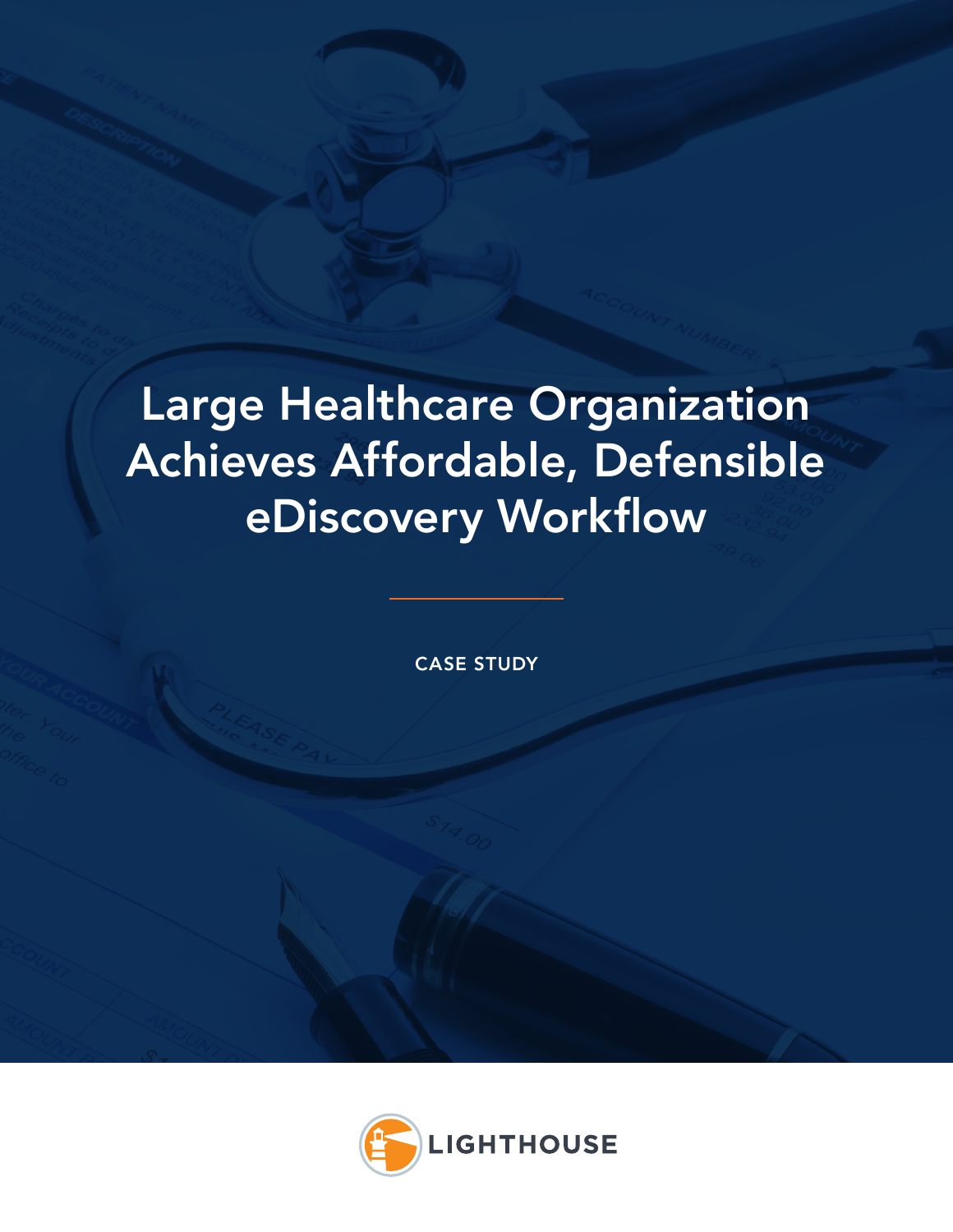A large healthcare organization achieved complete control, true pricing transparency, and massive efficiency gains in their ediscovery process through Lighthouse Spectra.

### What They Needed

A large healthcare organization was looking to solve their ediscovery challenges around speed and cost. Specifically, they needed to increase their overall efficiency, and have more control over their matters with truly transparent and lower ediscovery-related costs.

### How They Did It

Lighthouse Spectra was chosen to help achieve these key goals. Spectra is a self-service, on-demand ediscovery tool with a transparent subscriptionbased pricing model. Spectra users can also access a full-time project management team at Lighthouse, whenever needed – all for one predictable price.

Spectra onboarding was tailored to the users' needs and focused on teaching users how to use Spectra itself, as well as when and how to use Brainspace, an analytics engine available inside the platform. Since Spectra is built with an intuitive interface, it only took a few short trainings over the course of a few weeks for the users to become comfortable using it.

The Lighthouse team also ensured that Relativity and Spectra were customized to the organization's specific needs. Our teams ensured that all customized permissions and views were set up within Relativity and worked with the organization to create custom Relativity templates to apply their standard coding pallets, rule-based coding propagations, pre-baked saved searches, standard views/layouts, imaging profiles, and more. Additionally, the Lighthouse team also assisted in building a continuous multi-model learning (CMML) workflow for their team to leverage within Spectra.

Once set up was complete, the organization immediately started leveraging Spectra to process their data and run search terms as needed on a variety of diverse case types, including labor and employment cases, internal investigations, and OIG requests.

DATA MINIMIZATION 95%

4.5% OF HOSTED VOLUME IS NATIVES

\$500K ANNUAL COST SAVINGS